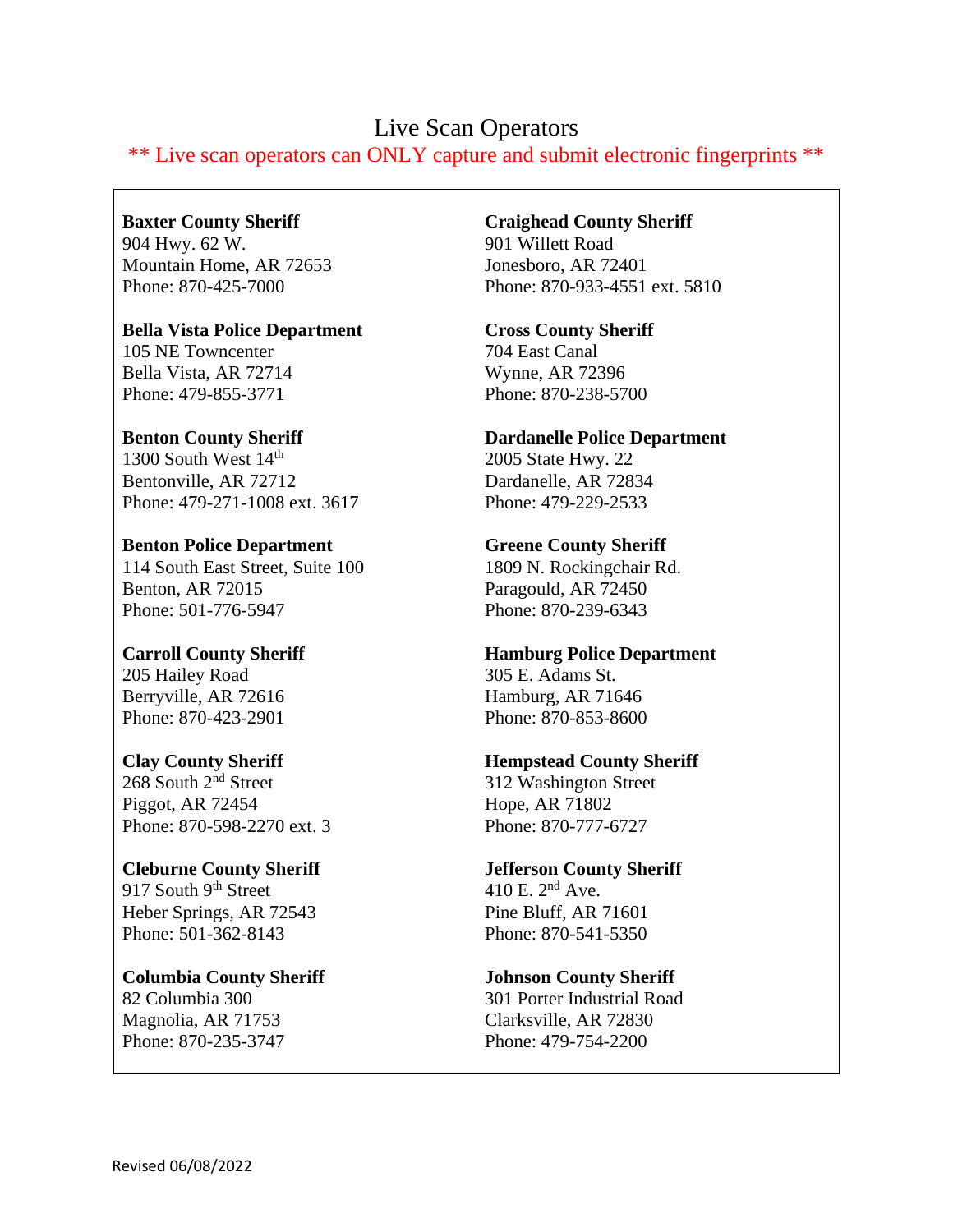#### **Lafayette County Sheriff**

#5 Courthouse Square Lewisville, AR 71845 Phone: 870-921-4252

#### **Lincoln County Sheriff** 300 South Drew St. Room B103 Star City, AR 71667 Phone: 870-628-4271

**Logan County Sheriff** 201 South Lowder Street Paris, AR 72855 Phone: 479-963-3271

### **Lonoke County Sheriff** 440 Dee Dee Lane Lonoke, AR 72086 Phone: 501-676-3001

**Madison County Sheriff** 201 West Main Hunstville, AR 72740 Phone: 479-738-2320

#### **Marion County Sheriff** 221 Randolph Rd. Yellville, AR 72687 Phone: 870-449-4869

**Mississippi County Sheriff** 685 North C.R. 599 Luxora, AR 72538 Phone: 870-658-2243

# **Nevada County Sheriff**

209 East 3rd St. Prescott, AR 71857 Phone: 870-887-2616

#### **Newton County Sheriff**

401 North Spring St. Jasper, AR 72641 Phone: 870-446-5124

# **Polk County Sheriff**

507 Church Ave. Mena, AR 71953 Phone: 479-394-2511

# **Randolph County Sheriff**

1510 Pace Rd. Pocahontas, AR 72455 Phone: 870-892-8888

# **Sebastian County Sheriff**

801 South A St. Fort Smith, AR 72901 Phone: 479-783-1051

## **Sevier County Sheriff**

137 W. Robinson Road De Queen, AR 71832 Phone: 870-642-2125

## **Union County Sheriff**

250 American Road El Dorado, AR 71730 Phone: 870-864-1970

# **Vilonia Police Department**

18 Bise Drive Vilonia, AR 72173 Phone: 501-796-2534

## **White County Sheriff**

1600 E. Booth Rd. Suite 100 Searcy, AR 72143 Phone: 501-279-6279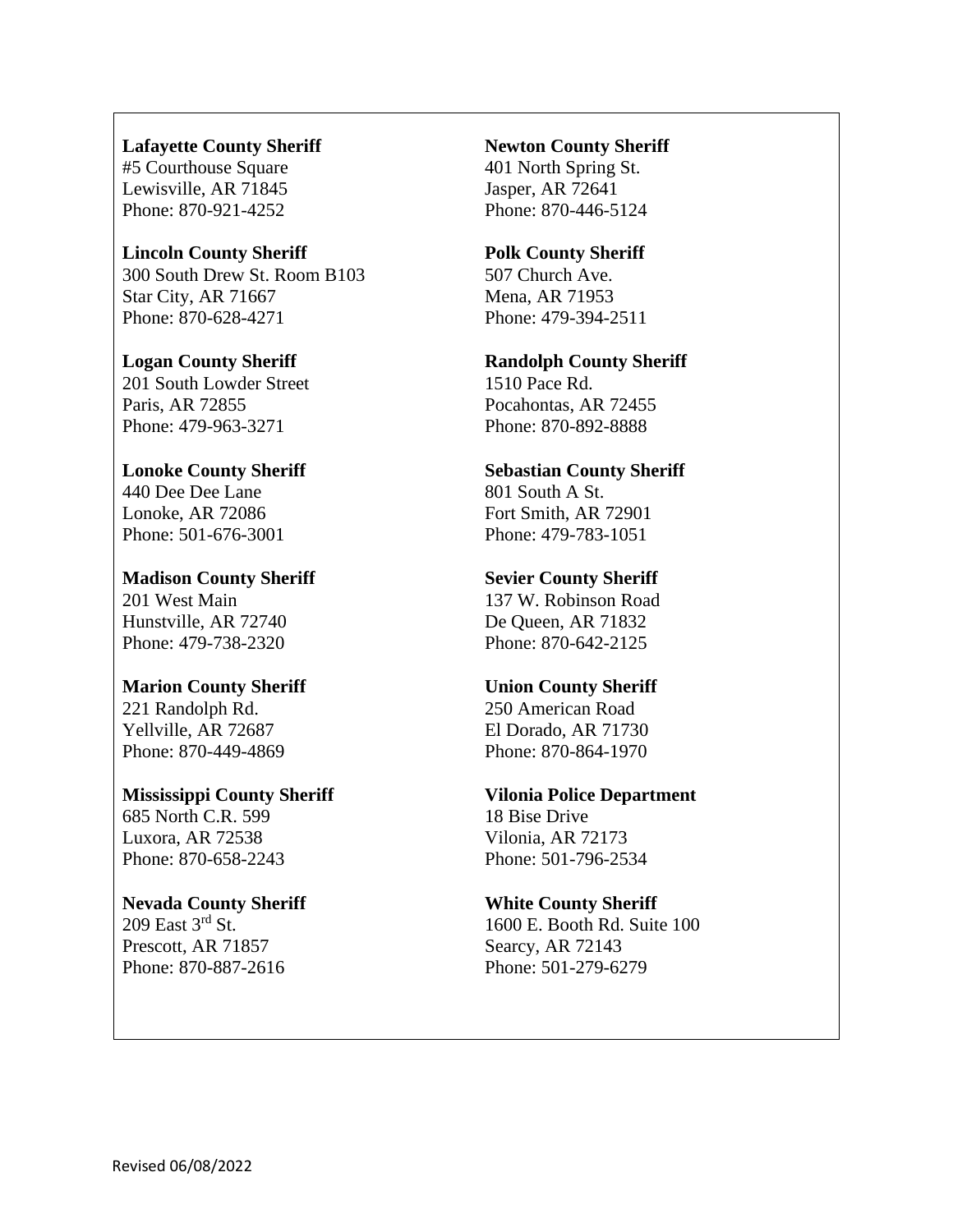## **Arkansas Armory**

7600 Landers Rd. North Little Rock, AR 72117 Phone: 501-835-4867

#### **Central Arkansas Livescan**

509 Tomahawk Lane Bismarck, AR 71929 Phone: 501-282-6836

#### **End of the Road Acres, LLC**

21401 Sloan Hollow Garfield, AR 72732 Phone: 479-359-2424

#### **Mid-America Scanning**

1210 Mountain Pine Road Hot Springs, AR 71913 Phone: 501-282-6991

### **Reliance Firearms**

1906 Town West Drive Rogers, AR 72769 Phone: 479-633-8338

#### **River Valley Drug Testing and Supplies**

1410 West Main Street Russellville, AR 72801 Phone: 479-435-7220

#### **Saline County Livescan**

23111 Interstate 30 Bryant, AR 72022 Phone: 501-400-2530 Email: [sclivescan@outlook.com](mailto:sclivescan@outlook.com) [www.salinecountylivescan.com](http://www.salinecountylivescan.com/)

#### **Unlimited Firearms & Outfitters**  $201$  S.  $10^{th}$  St.

Cabot, AR 72023 Phone: 501-843-3030 [www.UFOinAR.com](http://www.ufoinar.com/)

### **The Shooter's Gallery at Don's Weaponry**

4116 E. Broadway North Little Rock, AR 72117 Phone: 501-945-6188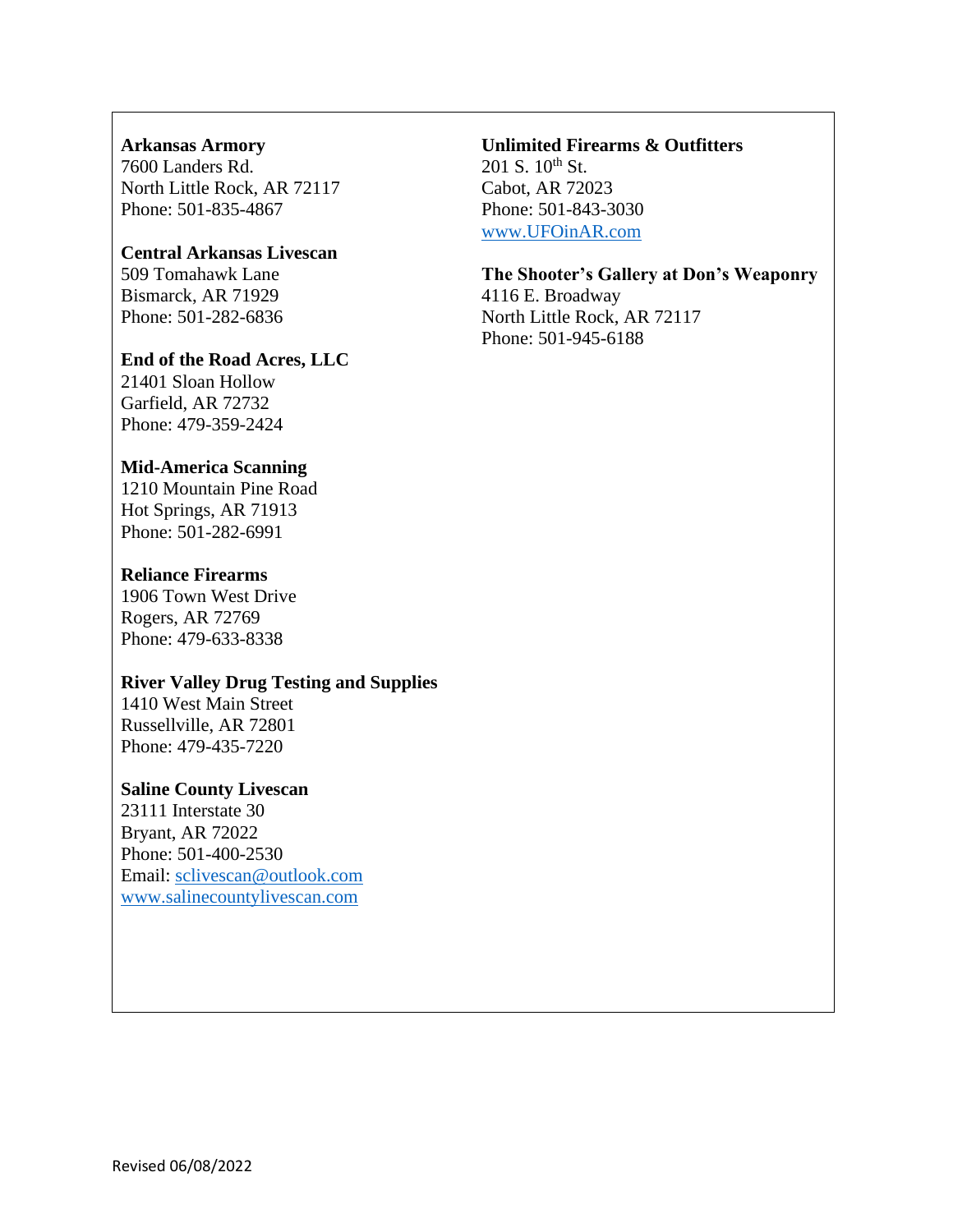# Harvester Location

\*\* Harvesters can capture and submit electronic fingerprints as well as launch state background checks \*\*

#### **AMRK Security, Inc.**

2503 Sunny Meadow Drive, Suite A Jonesboro, AR 72404 Phone: 870-340-0646 Email: [livescan@amrksecurity.com](mailto:livescan@amrksecurity.com) [cmassey@amrksecurity.com](mailto:cmassey@amrksecurity.com)

### **Arkansas Live Scan - Conway**

505 Amity Road Suite 601 Conway, AR 72032 Phone: 888-292-4211 [www.a](http://www.arkansaslivescan.com/)[rkansaslivescan.com](http://www.arkansaslivescan.com/)

### **Arkansas Live Scan – Fort Smith**

1804 South C Street Fort Smith, AR 72901 Phone: 888-292-4211 [www.arkansaslivescan.com](http://www.arkansaslivescan.com/)

# **Arkansas Live Scan – Hampton**

485 North Lee St. Hampton, AR 71744 Phone: 888-292-4211 [www.arkansaslivescan.com](http://www.arkansaslivescan.com/)

## **Arkansas Live Scan – Hot Springs**

835 Central Ave. Suite 402A Hot Springs, AR 71901 Phone: 888-292-4211 [www.arkansaslivescan.com](http://www.arkansaslivescan.com/)

#### **Arkansas Live Scan – Jonesboro** 3405 One Place Jonesboro, AR 72404

Phone: 888-292-4211 [www.arkansaslivescan.com](http://www.arkansaslivescan.com/)

#### **Arkansas Live Scan – Little Rock** 5800 West 10<sup>th</sup> Suite 101 (Freeway Medical

Tower) Little Rock, AR 72204 Phone: 888-292-4211 [www.arkansaslivescan.com](http://www.arkansaslivescan.com/) **Arkansas Live Scan – North Little Rock** 3901 McCain Park Drive, Suite 110 North Little Rock, AR 72116 Phone: 888-292-4211 [www.arkansaslivescan.com](http://www.arkansaslivescan.com/)

#### **Arkansas Live Scan – Springdale** 1402 Arapaho Springdale, AR 72764 Phone: 888-292-4211

[www.arkansaslivescan.com](http://www.arkansaslivescan.com/)

# **Arkansas Live Scan – Texarkana**

216 Olive St. #112 Texarkana, AR 71854 Phone: 888-292-4211 [www.arkansaslivescan.com](http://www.arkansaslivescan.com/)

## **Cantrell Live Scan**

7509 Cantrell, Suite 103A Little Rock, AR 72207 \*\*Located behind Edwards Food Giant\*\* Phone: 501-570-6250 [www.cantrelllivescan.com](http://www.cantrelllivescan.com/)

## **Eye Level Background Screening**

**\*\* Mobile Livescan \*\*** Tara McBride Phone: 479-445-9650 Email[:contact@eyelevelbackgroundscreening.](mailto:contact@eyelevelbackgroundscreening.com) [com](mailto:contact@eyelevelbackgroundscreening.com) [www.eyelevelbackgroundscreening.com](http://www.eyelevelbackgroundscreening.com/)

## **Hixson Tactical** 8489 W. McNelly Road Bentonville, AR 72712 Phone: 479-426-8938 Email: [DeWayne@HAFTAtrain.com](mailto:DeWayne@HAFTAtrain.com)